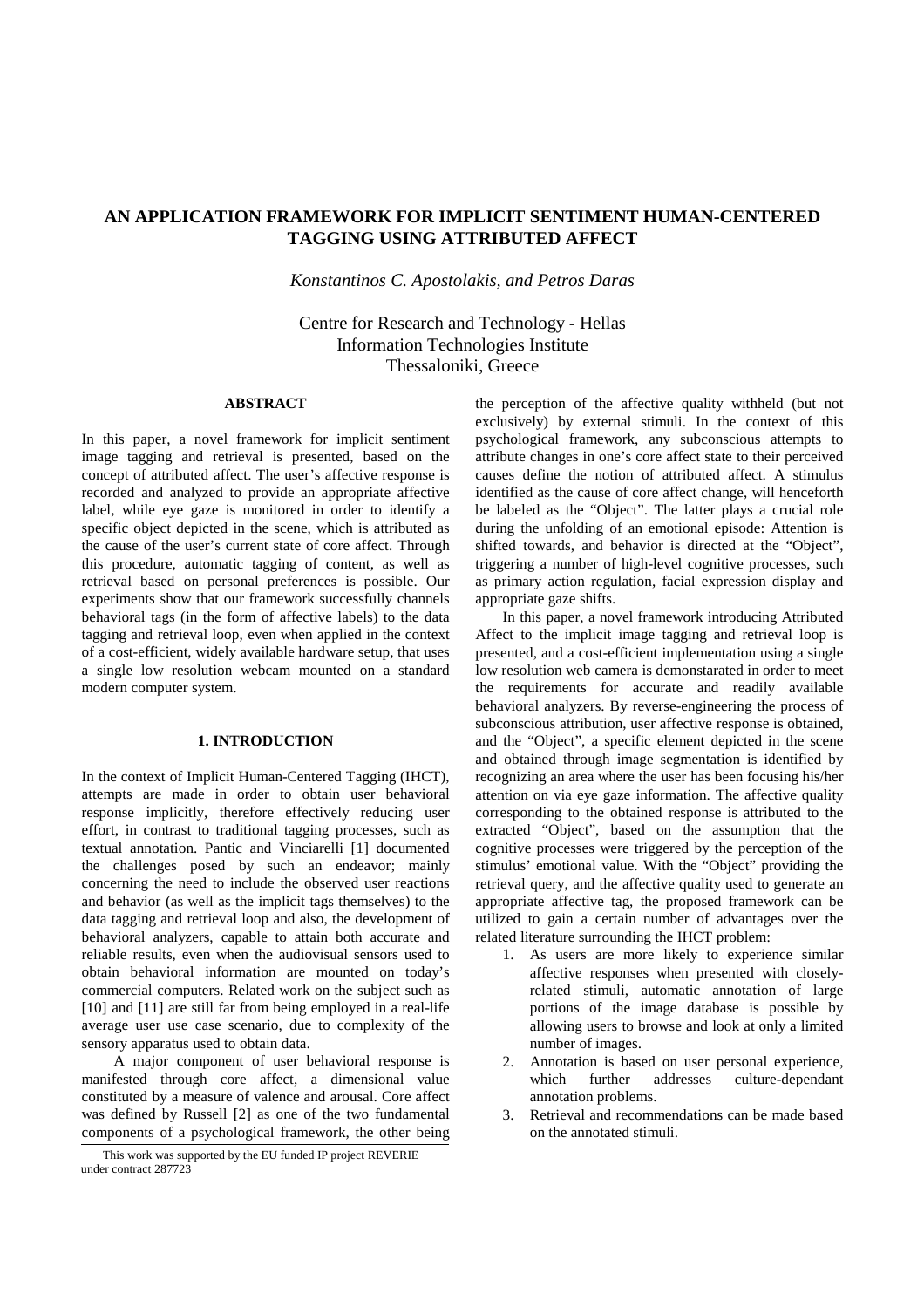4. Our method can be applied to a multitude of hardware setups, ranging from consumer-grade hardware to more elaborate high-precision sensors, as long as there's a way to obtain gaze and affective response information.

The rest of this paper is organized as follows: Section 2 introduces the proposed framework and its components, further refined in Sections 2.1, 2.2 and 2.3. Section 3 presents the experimental results obtained through an application developed around the framework, that further support its applicability to today's commercial systems. Finally, Section 4 concludes the article with an insight on future work on the subject.

## **2. THE PROPOSED FRAMEWORK**

### **2.1. Obtaining user affective response**

Many methods for obtaining user affective response have been presented in the scientific literature on humancomputer interaction (HCI), with each one capable of fitting to the requirements of the proposed framework. For our experimental application, focused mainly on cost-efficient behavioral analyzers, facial expression analysis in terms of Ekman's FACS Action Units (AUs) [3] was utilized for generating an appropriate affective label corresponding to the user's current facial expression display.

For the purpose of monitoring facial expressions using a single low resolution camera, several key facial features corresponding to AU muscle groups were tracked by fitting an appropriately built 68-landmark Active Shape Model (ASM) [4] onto the face area recorded on the camera frame. Key AUs whose activation is being tracked include lip corner puller and depressor (AU12 and AU15), inner and outer brow raisers (AU1 and AU2), brow lower (AU4) and jaw drop (AU26). A reference line was drawn between inner eye corners to measure landmark distance variations occurring in each frame, in reference to an offline neutral expression snapshot taken in an offline step. After AU intensity is determined by the magnitude of each landmark point displacement, valence and arousal components of user current core affect state are calculated using Equations 1 and  $2:$ 

$$
Value = AU 12 - \left(\frac{AU 15 + AU 4}{2}\right) \tag{1}
$$

$$
Arousal = P - AU15 - 0.30125\tag{2}
$$

Where

$$
P = \frac{1.30125}{5}(AU1 + AU2 + AU4 + AU12 + AU26)
$$
 (3)

Appropriate affective labels (tags) are obtained via this information by placing normalized values of these tuples into one of the 2D Circular Affective Space segmments, as described in the work of Yik et al [5].

#### **2.2. Identifying the "Object"**

In order to recognize the specific stimulus that triggered the affective facial expression display, the user's eye gaze has to be monitored, and a gaze point on the screen needs to be localized. Single image gaze tracking techniques have been developed to track the user's iris centre position using a single camera, and are therefore utilized within the context of our cost-efficient implementation of the proposed framework. The iris centre is located through an automatic adaptive thresholding technique, while gaze point estimation is achieved via a calibration step and linear 2D mapping, as is described in [6].

Identifying a gaze point on screen, which enables the automatic generation of a rectangular region of interest (ROI) inside the image, is only the first step towards acquiring the "Object". The GrabCut segmentation algorithm [7] is applied on the image using the ROI information as input, for segmenting the (unrelated to the emotional information) background from the relevant foreground – usually an identifiable physical object depicted in the image. The GrabCut algorithm offers the significant advantage of requiring such minimal input information, demonstrating exceptional extraction quality, and has been found by the authors to satisfyingly work as part of a solely gaze-operated image segmentation system, despite any precision limitations presented by the tracker output data.

The extracted alpha matte foreground image should depict the "Object", and is immediately attributed with the corresponding affective label currently associated with the displayed user facial expression. This information will serve as a retrieval query in order to identify other images in the database containing a depiction of this "Object" and automatically annotate them appropriately, under the assumption that the viewing of the same stimulus will convey the same emotional response when again viewed by the user (for example, identifying a certain stimulus as "disgusting" in one image, can only lead to the conclusion that seeing the same stimulus in an other image will again result in a "disgusted" user reaction).

#### **2.3. Recognition and retrieval**

For the purpose of identifying instances of the "Object" contained in other images of the database, as well as recognizing the "Object" as a retrieval request, a standard Bag of Words (BoW – commonly referred to as Bag of Features in computer vision) [8] pipeline handles object recognition requests based on the foreground image as a query. The pipeline consists of 3 stages, with region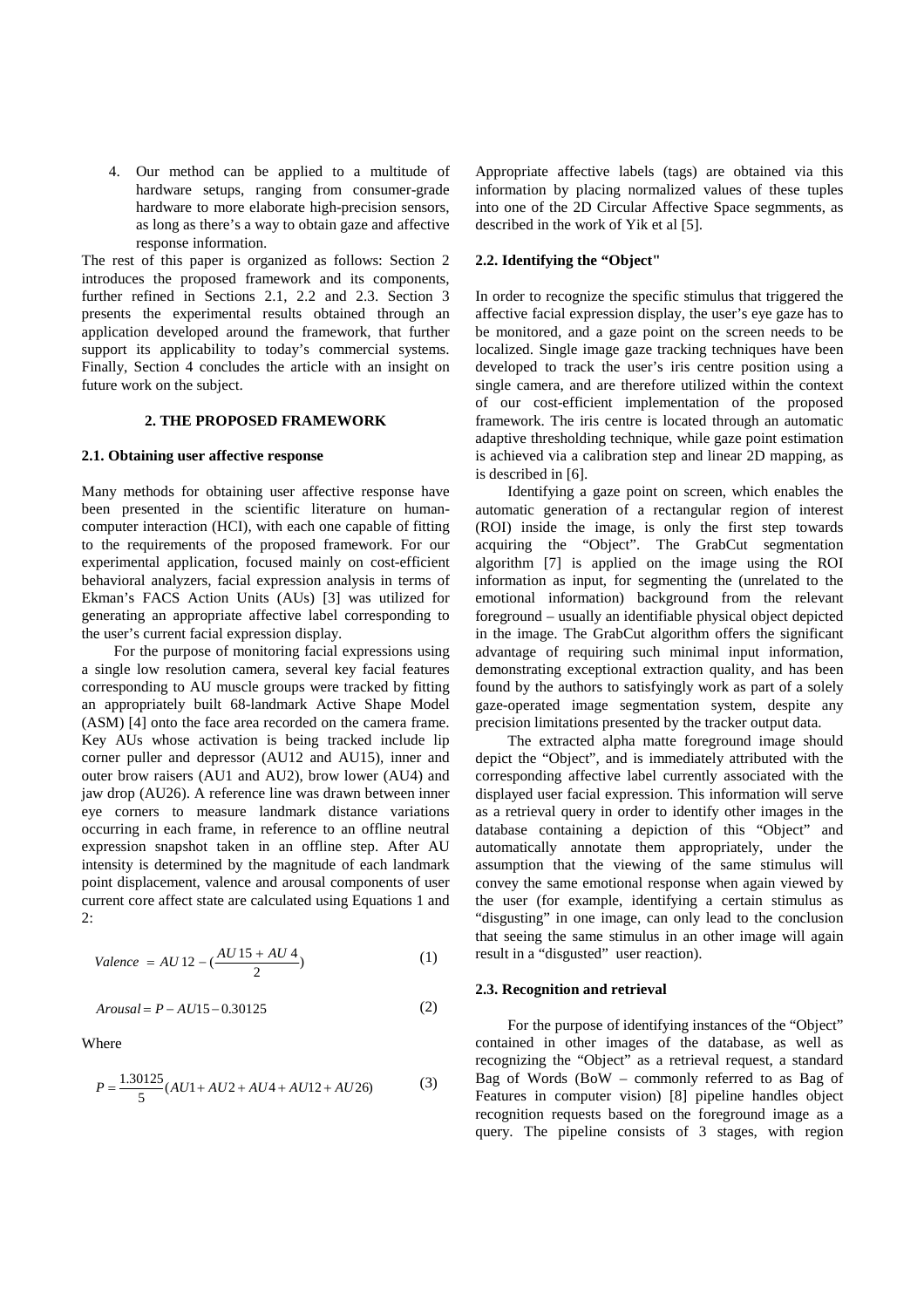

Fig. 1. Image-specific and overall affective feedback classification rates for multi-image case experiment.

descriptors of the image being obtained in the first step, and projected onto a previously constructed visual vocabulary, resulting in a frequency histogram representation. The final step concerns classification of these histograms, placing the query under a certain image category, which provides the framework with the information needed to proceed with automatic annotation and retrieval.

With an emphasis on balance between accuracy and speed, obtaining image region descriptors in the first step of the BoW pipeline is achieved through Speeded Up Robust Feature (SURF) descriptors [9]. SURF is a spatial descriptor, whose responses are simple operations, like summations and subtractions, therefore achieving fast feature detection and descriptor extraction. After a number of keypoints are detected in the images, a SURF extractor can be used to compute 64-element sized descriptors out of these keypoints. A visual vocabulary is trained from a set of descriptors and kmeans clustering, resulting in the actual words, i.e. the cluster centers.

Extracting BoW image descriptors is done by first computing SURF descriptors of a given image before the nearest visual words in the vocabulary are matched to each extracted descriptor, resulting in a normalized codebook frequency histogram of vocabulary words encountered in the image (thus the i-th bin of the histogram represents the frequency of the i-th word of the vocabulary in the given image). Finally, codebook frequency histograms are classified with respect to classification speed for real-time application, using a Support Vector Machine with a Radial Basis Function (RBF) kernel.

## **3. EXPERIMENTAL RESULTS**

In order to confirm the applicability of the proposed framework to a cost-efficient setup, thus challenging the requirements described in [1], an application was developed and evaluated for implicit tagging and retrieval use cases by 15 volunteer subjects. The application was built to utilize a single low resolution webcam for attaining user affective



Fig. 2. Image-specific and overall foreground image classification rates for multi-image case experiment.

response and estimating gaze ROI in order to annotate images with appropriate affective tags. Both camera and machine learning modules of the application were developed with the OpenCV  $API<sup>1</sup>$ , while tracking of the facial features required for facial expression analysis was done via ASM fitting, using the ASMLibrary  $SDK^2$ .

Experimental application runs were conducted using an in-house, self-obtained database containing 1125 images depicting the most frequently appearing distinct image categories returned by Google Images as results to the keyword "Paris". The resulting five image categories comprising the "Paris" database included images depicting several monumental landmarks of the city (Eiffel Tower, Notre Dame, Arc de Triomphe and the Louvre Museum) as well as images of a celebrity figure with the same name.

The experimental application ran on a 3.30 GHz Intel Core i5-2500K desktop computer with a 24'' Samsung SyncMaster 2494 display monitor and a Unibrain Fire-I 1.2 firewire 640x480 resolution webcam mounted on top of the screen. The subjects were asked to sit in front of the camera, and undergo a quick eye tracker calibration procedure using 8 points on the borders of the screen. All subjects were informed of the application scenario, a display of retrieval results based on the keyword "Paris", and were asked to simply look at the images on display (one per category), expressing their emotions on the relevance of each image to the given keyword (displaying positive feedback on images which they would like to include to the results of a supposed future search using the same keyword, and negative feedback otherwise).

The results obtained by our experimental application showed that the application achieved an approximate 70% overall correct affective feedback classification performance (subjects' facial expressions were correctly associated to the resulting affective labels tagged to each image) and are presented in Figure 1. Foreground object classification

l

<sup>1</sup> http://opencv.willowgarage.com/wiki/

<sup>2</sup> http://code.google.com/p/asmlibrary/